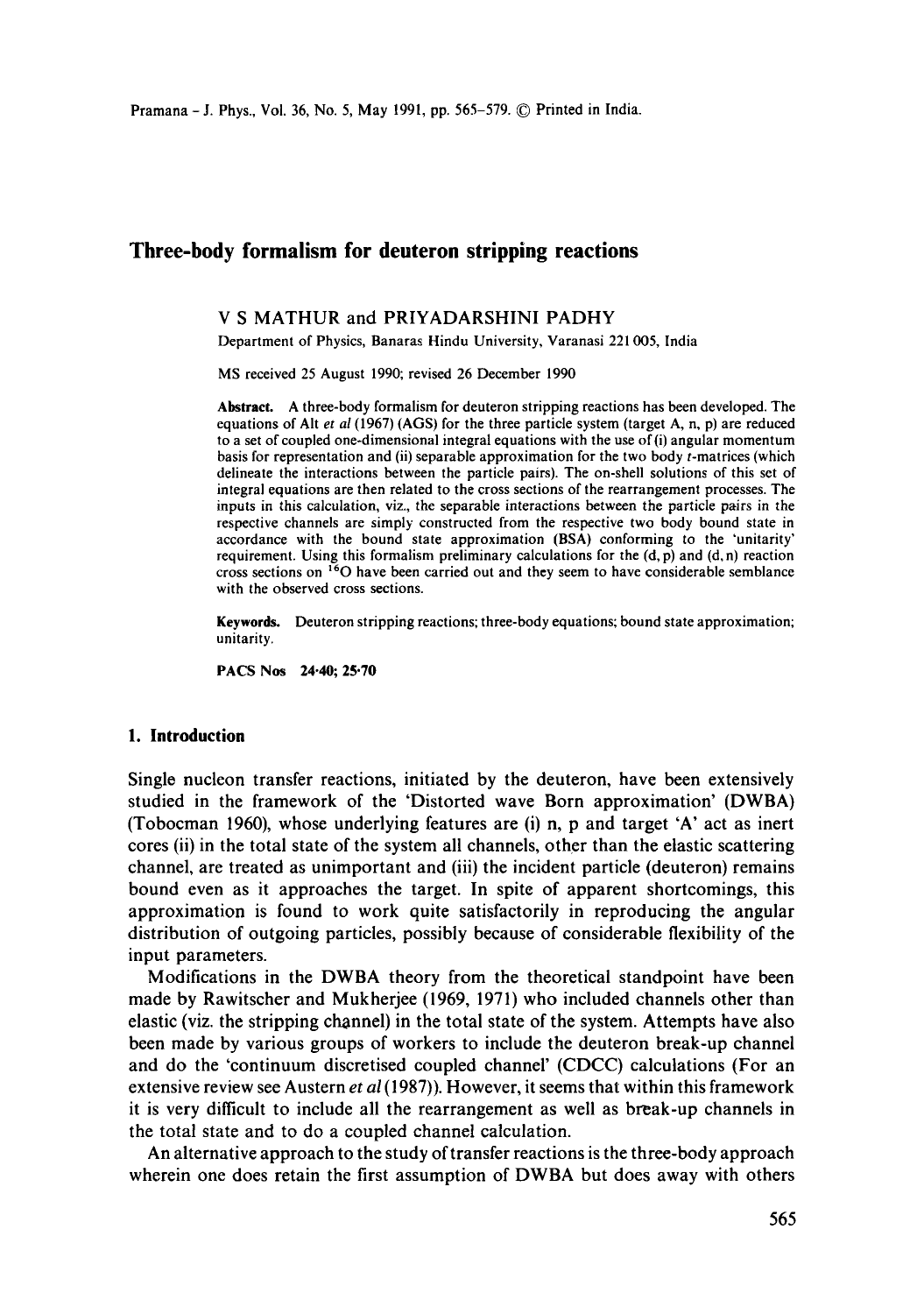and treats the 3 particles  $(n, p, A)$  (or 3 particles b, x, A in a more general transfer reaction,  $A + a(b + x) = B(A + x) + b$ , as a three-body system. Among the earliest attempts in this direction were those of Amado (1963) and Mitra (1965). Both these physicists first considered n-d scattering in the three-body framework and later their work was generalized (Shanley and Aaron (1967) and Mitra (1965)) to consider deuteron elastic scattering and deuteron stripping from a nucleus. More realistic 3-body calculations (with full angular momentum algebra) were done by Doleschall (1973) and Charmordic *et al* (1977) for studying n-d scattering and  $\alpha$ -d scattering, respectively. They used 3-body equations of Altet *al* (1967) and realistic separable interactions between pairs of particles. Mathur and Prasad (1981a, b) also used AGS equations to do the 3-body calculations for  $\alpha$  transfer (<sup>6</sup>Li, d) and deuteron-transfer  $({}^{6}Li, \alpha)$  reactions on  ${}^{40}Ca$ ,  ${}^{16}O$  and  ${}^{12}C$ , treating  ${}^{6}Li$  nucleus to be a bound system of  $d-\alpha$  clusters.

Of the transfer reactions, the deuteron stripping reactions have evoked the greatest interest among theorists as well as experimentalists and so we considered it worthwhile to extend our three-body formalism (Mathur and Prasad 1981a, b) to these reactions as well. This investigation, which we started in 1985, was also motivated by the consideration that even in the latest version of coupled channel calculations for deuteron induced reactions, viz. the CDCC calculations (Ferrel *et al* (1976), Rawitscher and Mukherjee (1980), Yahiro *et al* (1982)) one is able to couple only the breakup channels with the elastic channel, leaving aside the rearrangement channels. On the other hand, in the three-body formalism, the coupling of the elastic channel with all the rearrangement channels, as well as the breakup channel, is inherent. From a single three-body calculation one can, in principle, obtain cross sections of reactions leading to alternative excited states of the residual nuclei as well of the deuteron breakup processes (see Frank *et al* 1988) provided a large number of channels are considered.

However presently, in order to reduce the size of computation, we have not embarked on such an ambitious programme as to consider a very large number of channels. On the other hand we have restricted our consideration to such channels which lead only to one excited state of the residual nucleus per partition. For example, in deuteron induced reactions on  $^{16}$ O we considered, besides elastic scattering, (d, p) and (d, n) reactions leading only to  $s_{1/2}$  states of <sup>17</sup>O and <sup>17</sup>F. Even in this case the total number of channels (hence the number of coupled one-dimensional integral equations to be solved) is eleven as compared to three in the case of  $\alpha$ -transfer reactions.

In this calculation, the AGS equations for the system of particles  $(A, n, p)$  are reduced to a set of coupled one-dimensional equations with the use of (i) angular momentum representation and (ii) separable approximation for the two-body  $t$ -matrix delineating the interaction between pairs of particles. (The physical basis of the separable approximation is to be discussed in  $\S 3$ ). The on-shell solutions of this set of integral equations can be related to the cross sections of the various rearrangement processes. The inputs in this calculation, viz., the separable interactions between the particle pairs in the respective channels are simply constructed from the bound states of the pairs in accordance with the bound state approximation (BSA) for the two body *t*-matrix  $T_k(z)$  (Greben and Levin 1979) conforming also to the unitarity requirement (Fuda 1968). Using this formalism we have carried out a computation for the absolute cross sections of (d, p) and (d, n) reactions on <sup>16</sup>O leading to  $s_{1/2}$  (0.87 MeV) state of <sup>17</sup>O and  $s_{1/2}$  (0.50 MeV) state of <sup>17</sup>F, respectively.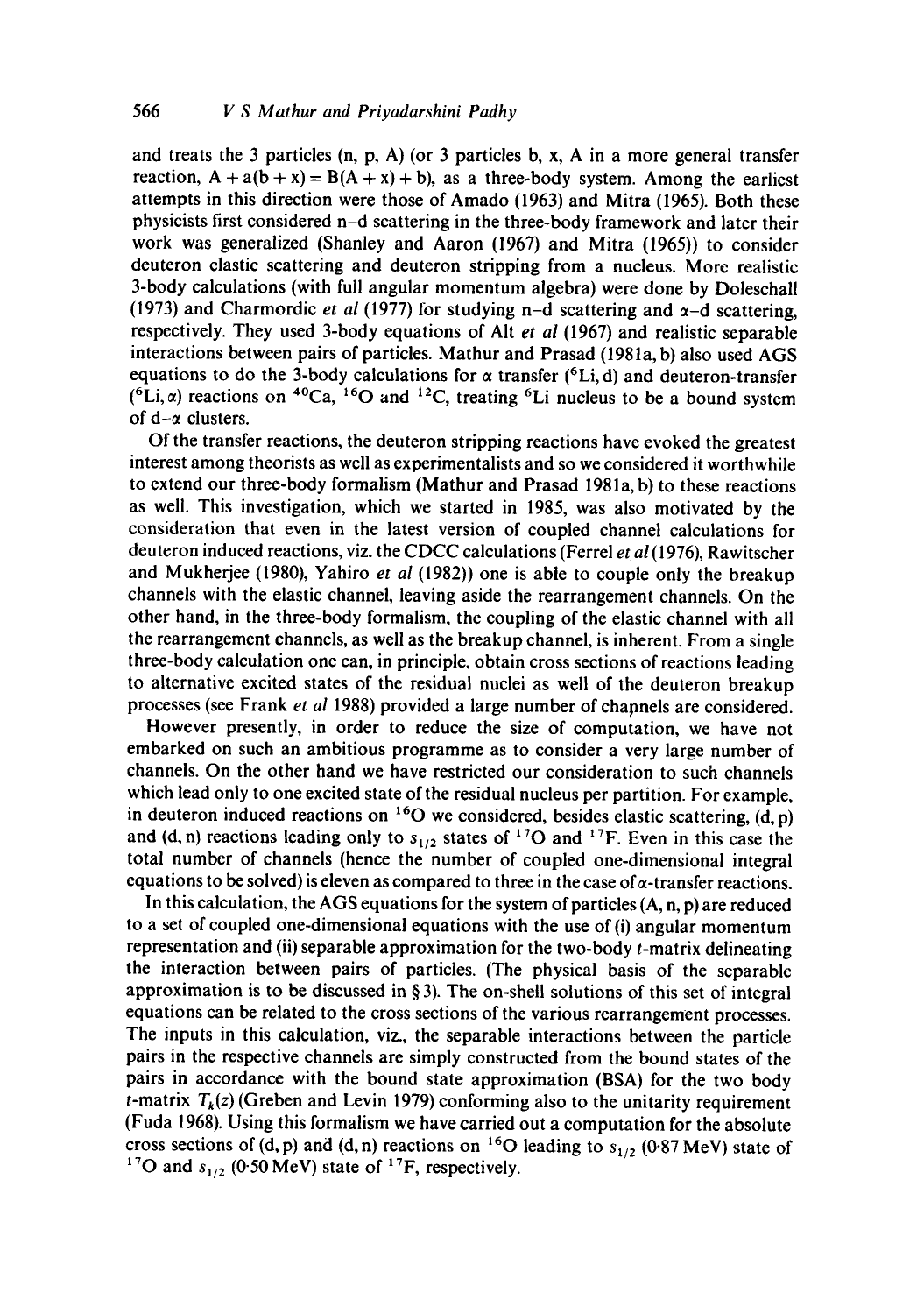We have chosen reactions leading to  $s_{1/2}$  states of residual nuclei instead of the ground  $(d_{5/2})$  states for two reasons:

(i) The angular momentum algebra is simpler and number of channels is smaller and (ii) the cross sections of stripping reactions leading to  $s_{1/2}$  states are much larger than those leading to  $d_{5/2}$  states. In this calculation the deuteron wavefunction, taken to be a mixture of  ${}^{3}S_{1}$  and  ${}^{3}D_{1}$  states, is the one obtained from the Reid (1968) soft core potential. The radial wavefunctions of  $s_{1/2}$  states of <sup>17</sup>O and <sup>17</sup>F have been obtained by adjusting Wood-Saxon well depths so as to fit the last particle separation energy and reproduce the desired number of nodes. The 'pole' and 'logarithmic' singularities occurring in the kernels of the one-dimensional coupled integral equations are taken care of by using the methods outlined by Sasakawa (1963), Kowalski (1972) and Doleschall (1973). Despite ignoring the Coulomb effects in the present calculation, and using somewhat crude inputs in the form of  $s_{1/2}$  state wavefunction of <sup>17</sup>O and <sup>17</sup>F, the calculated absolute cross sections of (d, p) and (d, n) reactions on <sup>16</sup>O show a considerable semblance to observed cross sections.

#### **2. Angular momentum reduction of AGS equations**

For the system of three particles  $({}^{16}O, n$  and p, labelled as 1, 2 and 3) we write the equations of AIt *et al* (1967) in the operator form as

$$
U_{ij}(z) = (1 - \delta_{ij})(z - H_0) + \sum_{k=1}^{3} (1 - \delta_{ik}) T_k(z) G_0(z) U_{kj}(z),
$$
 (1)

where  $T_k(z)$  is the two-body transition operator in three-body space, defined by the Lippman-Schwinger equation,

$$
T_k(z) = V_k + V_k G_k(z) V_k = V_k + V_k G_0(z) T_k(z).
$$
 (2)

Also

$$
G_k(z) = (z - H_k)^{-1} = (z - H_0 - V_k)^{-1},
$$

 $H_0$  being the free Hamiltonian of the three-particle system.

The matrix element of the AGS operator  $U_{ij}(z)$  between the asymptotic states, viz.

$$
\left\langle \mathbf{Q}_i d_i \sum_{L_i S_i} \phi_{(L_i S_i) J_i M_i}^{n_i} | U_{ij}(z) | \mathbf{Q}_j d_j \sum_{L_j S_j} \phi_{(L_j S_j) J_j M_j}^{n_i} \right\rangle
$$

can be easily related to the cross section of the process  $j \rightarrow i$  (Mathur and Prasad 1981)

$$
\frac{d\sigma_{j \to i}}{d\Omega} = \frac{\hbar^2}{2\mu_j Q_j} (2\pi)^4 \left| \left\langle \mathbf{Q}_i d_i \sum_{L_i S_i} \phi_{(L_i S_i) J_i M_i}^n \right| U_{ij}(z) \right|
$$
  
 
$$
\times \left| \mathbf{Q}_j d_j \sum_{L_j S_j} \phi_{(L_j S_j) J_j M_j}^n \right\rangle \Big|_{\text{av}}^2.
$$
 (3)

Here the suffix 'av' means that the quantity is to be averaged over the initial magnetic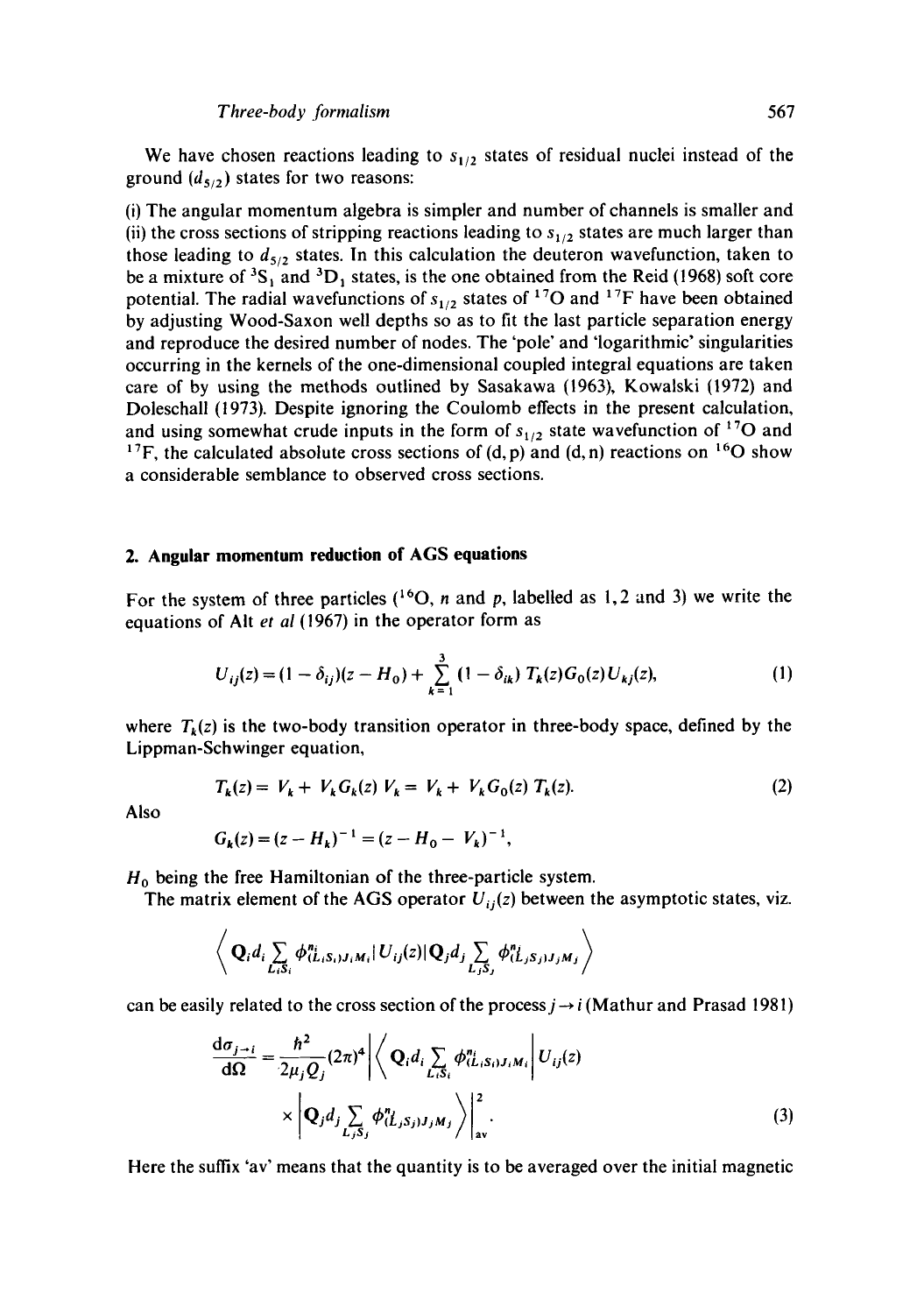quantum numbers and summed over the final magnetic quantum numbers. Also  $\Sigma_{L_i,s_i}\phi_{(L_i,s_i),i}^n$  represents the bound state of *j*th pair, assumed generally to be a mixed  $L_i S_i$  state (for instance deuteron ground state which is a mixture of <sup>3</sup>S<sub>1</sub> and <sup>3</sup>D<sub>1</sub>). In case the bound state of the *j*th pair happens to be a pure  $L_i S_i$  state, the summation over  $L_j S_j$  may be taken as non-existent.  $Q_j$  and  $Q_i$  are the on-shell momenta of the initial and final particles,  $Q_i^2 = (E + \varepsilon_{B_i}^{n_j})$  and  $Q_i^2 = (E + \varepsilon_{B_i}^{n_i})$ .

With the use (i) of angular momentum basis for representation, viz.  $|p_i q_i((L_i S_i) J_i s_i)|$ .  $K_i l_i: JM \ge |p_i q_i(L_i S_i) \beta_i: JM \rangle$ , (where  $p_i$  denotes the magnitude of the relative momentum of the *i*th pair,  $q_i$  the momentum of the *i*th particle relative to *i*th pair in the centre of mass frame (both momenta expressed in units of  $E^{1/2}$ ) and  $(L_i S_i) \beta_i J M$ denotes the angular momentum coupling scheme) and (ii) invoking a separable approximation for the two-body t-matrix viz.

$$
\langle r_{k} u_{k}(L_{k} S_{k}) \beta_{k}: JM \mid T_{k}(z) \mid r'_{k} u'_{k}(L'_{k} S'_{k}) \beta'_{k}: JM \rangle
$$
  
= 
$$
\frac{\delta(u_{k} - u'_{k})}{u_{k}^{2}} \delta_{\beta_{k} \beta_{k}} g''_{(L_{k} S_{k}) J_{k}}(r_{k}) \tau_{k}^{n_{k}}(z - u_{k}^{2}) g''_{(L'_{k} S'_{k}) J_{k}}(r'_{k})
$$
(4)

one can, after some simplification, reduce the AGS operator eq. (1) to a set of one-dimensional coupled integral equations

$$
T_{ij}(q_i q'_j \beta_i \beta_j; J) = K_{ij}(q_i q'_j \beta_i \beta_j; J)
$$
  
+ 
$$
\sum_{k \beta_k} \int u_k^2 du_k K_{ik}(q_i u_k \beta_i \beta_k; J) \tau_k^{n_k}(z - u_k^2) T_{kj}(u_k q'_j \beta_k \beta_j; J)
$$
 (5)

where the quantities  $T_{ij}(q_iq_j\beta_i\beta_j:J)$  are actually related to the matrix elements of the AGS operator  $U_{ij}(z)$ , in the angular momentum basis i.e.

$$
T_{ij}(q_i q'_j \beta_i \beta_j; J) = \sum_{L_i S_i} \sum_{L_j S_j} \int \int \frac{g_{(L_i S_i)J_i}^n(p_i) p_i^2 dp_i}{z - p_i^2 - q_i^2} \times \langle p_i q_i (L_i S_i) \beta_i; J | U_{ij}(z) | p'_j q'_j (L_j S_j) \beta_j; J \rangle \times \frac{g_{(L_j S_j)J_j}^n(p_{j'}) p'_j^2 dp'_j}{z - p'_i^2 - q'_i^2}
$$
 (6)

In the set of eqs (5), for given  $j\beta_j$  there are as many coupled equations as the number of channels, characterized by the suffixes i,  $\beta_i$ , viz. eleven. (For  $i = 1, \beta_i$  corresponds to  $K_i = 1, l_i = J - 1, J, J + 1$  (3 channels). For  $i = 2, \beta_i$  corresponds to  $K_i = 0, l_i = J$ and  $K_i = 1$ ,  $l = J - 1$ , J,  $J + 1$  (4 channels). Similarly for  $i = 3$  there are four sets of  $\beta_i$  i.e. 4 channels). The Born term  $K_{ij}$  (or  $K_{ik}$ ) is given by

$$
K_{ik}(q_i u_k \beta_i \beta_k; J) = (1 - \delta_{ik}) \sum_{L_i S_i} \sum_{L_k S_k} \int \int \frac{g_{(L_i S_i)J_i}^{n_i}(p_i) p_i^2 \, dp_i g_{(L_k S_k)J_k}^{n_k}(r_k) r_k^2 \, dr_k}{z - p_i^2 - q_i^2} \times \langle p_i q_i (L_i S_i) \beta_i; J | r_k u_k (L_k S_k) \beta_k; J \rangle.
$$
 (7)

We have evaluated the overlap  $\langle p_i q_i(L_iS_i) \beta_i : J | r_k u_k(L_kS_k) \beta_k : J \rangle$  by using graphical methods of spin algebras (Elbaz and Castle (1972)) and our results are consistent with Doleschall's (1973).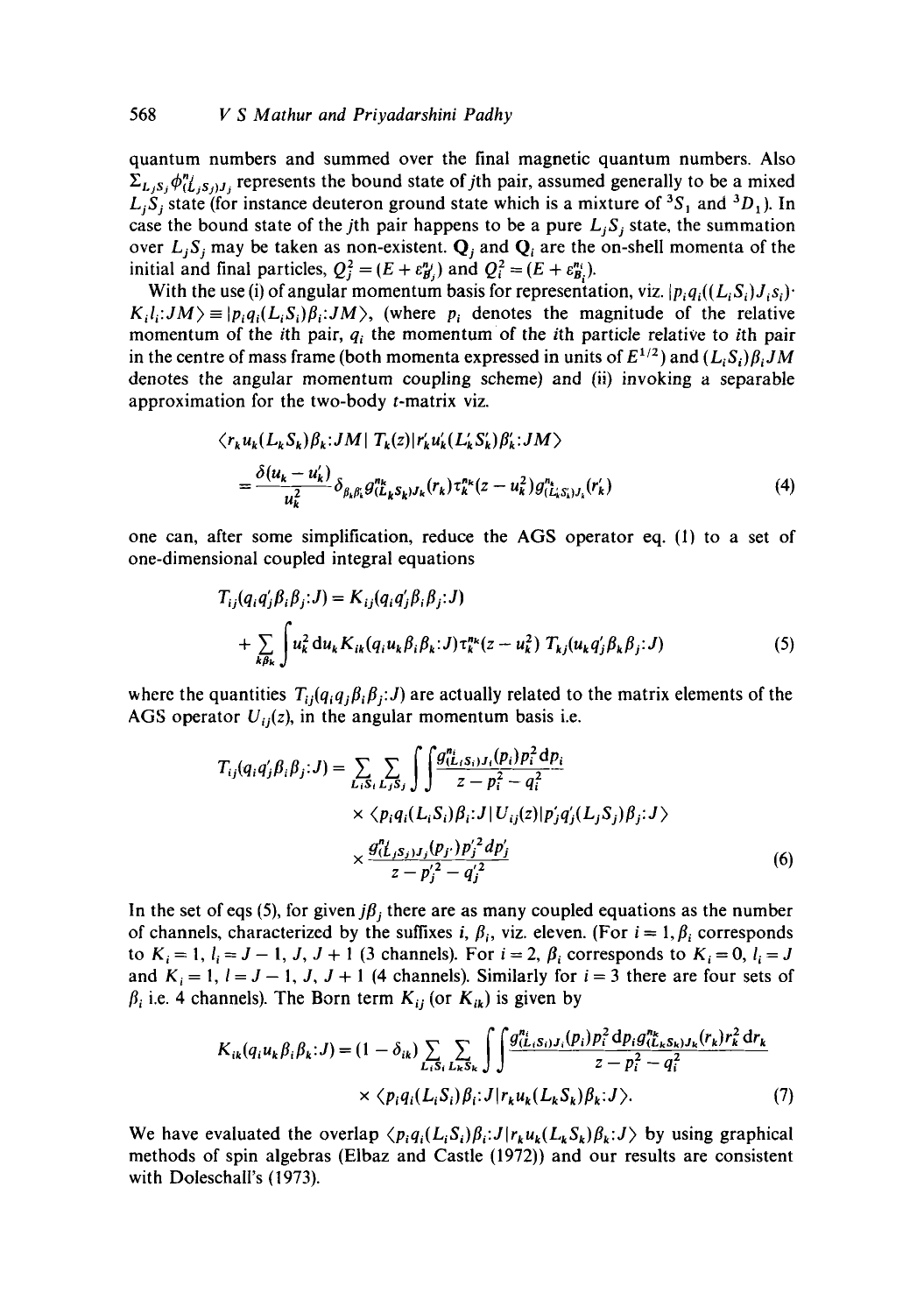Explicitly we have, for  $i = 1$ ,  $k = 2$  (or 3):

$$
K_{ik}(q_i u_k \beta_i \beta_k; J) = \sum_{L} \sum_{\Lambda_k}^{L_k} f_{LL_i \Lambda_i}(q_i, u_k) \int_{-1}^{+1} \frac{P_L(x) \, dx \, g_{\Lambda_i}^{q_i}(r_i) g_{J_k}^{n_k}(p_k)}{(D_{ik} - x) p_k^{L_k}} + \sum_{L} \sum_{\Lambda_i}^{L_k = 2} \sum_{\Lambda_k}^{L_k} f'_{LL_i \Lambda_i L_k \Lambda_k}(q_i, u_k) \int_{-1}^{+1} \frac{P_L(x) \, dx \, g_{\Lambda_i}^{q_i}(r_1) g_{J_k}^{n_k}(p_k)}{(D_{ik} - x) r_i^{L_i} p_k^{L_k}} \tag{8}
$$

For  $i = 2$  (or 3) and  $k = 1$  we have

$$
K_{ik}(q_i u_k \beta_i \beta_k; J) = \sum_{L} \sum_{\Lambda_i} f_{LL, \Lambda_i}(u_k, q_i) \int_{-1}^{+1} \frac{P_L(x) \, dx \, g_{J_i}^{n_i}(r_i) \, g_{J_{\Sigma_i}}^{n_k}(p_k)}{(D_{ik} - x) r_i^{L_i}} + \sum_{L} \sum_{\Lambda_i}^{L_i} \sum_{\Lambda_k}^{L_k = 2} f'_{LL, \Lambda_k L_i \Lambda_i}(u_k, q_i) \int_{-1}^{+1} \frac{P_L(x) \, dx \, g_{J_i}^{n_i}(r_i) \, g_{J_{\Sigma_i}}^{n_k}(p_k)}{(D_{ik} - x) r_i^{L_i} p_k^{L_k}} \tag{9}
$$

For  $i = 2$  and  $k = 3$  (or vice versa) we have

$$
K_{ik}(q_i u_k \beta_i \beta_k; J) = \sum_{L} \sum_{\Lambda_i}^{L_i} \sum_{\Lambda_k}^{L_k} f'_{LL_i \Lambda_i L_k \Lambda_k}(q_i, u_k) \int_{-1}^{1} \frac{P_L(x) \, dx \, g_{J_i}^{n_i}(r_i) \, g_{J_k}^{n_k}(p_k)}{(D_{ik} - x) r_i^{L_i} p_k^{L_k}} \qquad (10)
$$

(On the rhs of (8), (9) and (10), 'summation' over  $L_i S_i$  and  $L_k S_k$  (see (7)) has been carried out. In the first case  $L_i = 0, 2$  and  $S_i = 1$  while  $L_k S_k$  have single values; in the second case  $L_k = 0, 2$  and  $S_k = 1$  while  $L_i S_i$  have single values and in the third case both  $L_i S_i$  and  $L_k S_k$  have single values). Here

$$
f_{LL_k\Lambda_k}(q_i, u_k) = C_{ik} E_{ik} \frac{B_{ik}^2 u_k^{\Lambda_k} q_i^{L_k - \Lambda_k}}{2A_{ik} q_i u_k}
$$

and

$$
f'_{LL_iA_lL_kA_k}(q_iu_k) = G_{ik}C'_{ik}\frac{B_{ik}^2}{2}\frac{u_k^{L_i-\Delta_i+\Delta_k}q_i^{\Delta_i+L_k-\Delta_k}}{2A_{ik}q_iu_k}\sum_{L_i}\sum_{L_i}\sum_{X}\sum_{K}F'_{ik}.
$$

Also

$$
r_i = p_i = \frac{1}{B_{ik}} |\mathbf{q}_i A_{ik} + \mathbf{u}_k|,
$$
  

$$
r_k = p_k = \frac{1}{B_{ik}} |\mathbf{q}_i + A_{ik} \mathbf{u}_k|,
$$
  

$$
x = \hat{\mathbf{q}}_i \cdot \hat{\mathbf{u}}_k,
$$

and

$$
D_{ik} = (zB_{ik}^2 - q_i^2 - u_k^2)/(2A_{ik}q_iu_k).
$$

The coefficients  $C_{ik}$ ,  $E_{ik}$  are expressed as follows:

$$
C_{ik} = \left(\frac{1}{B_{ik}}\right)^{L_k+3} \sqrt{\pi} \left(\varepsilon_{ik}\right)^{S_i+S_k-2s_j-s_k-s_i-L_k} \frac{[K_k]^2}{[J]} [J_k] [s_i] [l_i] [l_k]
$$

$$
\times (-1)^{2S_j+2J_k} \begin{cases} l_i & L_k & l_k \\ K_k & J & S_i \end{cases} \begin{cases} s_i & s_j & s_k \\ J_k & K_k & L_k \end{cases}
$$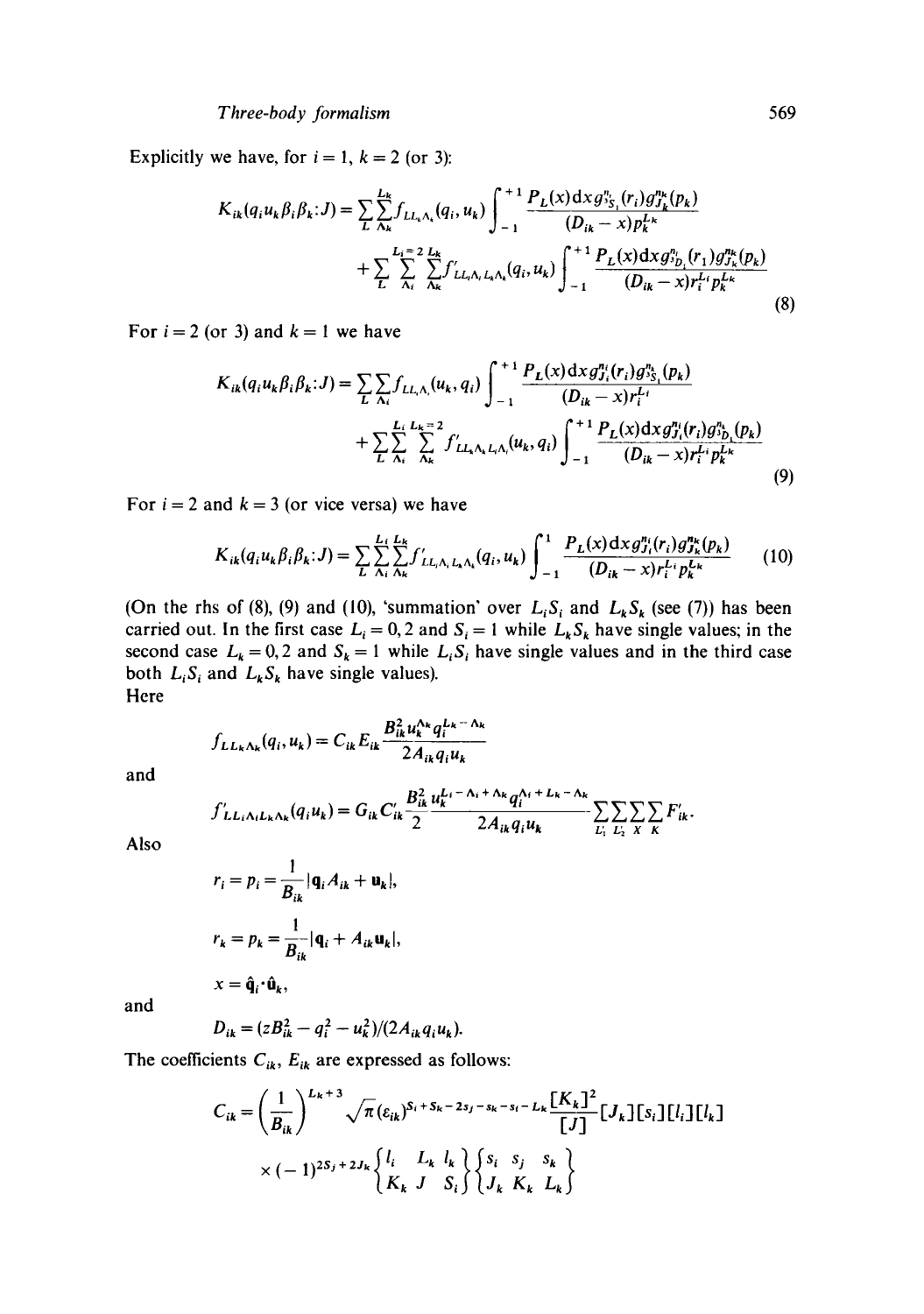and

$$
E_{ik} = (A_{ik})^{\Lambda_k} \begin{bmatrix} 2L_k + 1 \\ 2\Lambda_k \end{bmatrix}^{1/2} [L]^2 [L_k - \Lambda_k] \begin{bmatrix} L & L_k - S_k & l_i \\ 0 & 0 & 0 \end{bmatrix}
$$

$$
\times \begin{bmatrix} L & l_k & \Lambda_k \\ 0 & 0 & 0 \end{bmatrix} \begin{Bmatrix} l_i & L_k - \Lambda_k & L \\ k & l_k & L_k \end{Bmatrix}.
$$

Here  $0 \le \Lambda \le L_k$  and  $|l_i + l_k - L_k| \le L \le (l_i + l_k + L_k)$ . The coefficients  $G_{ik}$ ,  $C'_{ik}$ ,  $F'_{ik}$ are expressed as follows:

$$
G_{ik} = (\varepsilon_{ik})^{S_i + S_k + L_i + L_k - 2s_j - s_i - s_k} (-)^{L_i + S_i + 2J_i + s_k - s_j}
$$
  
\n
$$
\times (B_{ik})^{-3 - L_i - L_k} [L_i] [L_k] [S_i] [S_k] [J_i] [J_k] [K_i] [K_k] [L_i] [L_k]
$$
  
\n
$$
C'_{ik} = (A_{ik})^{\Lambda_i + \Lambda_k} \left[ \frac{2L_i + 1}{2\Lambda_i} \right]^{1/2} \left[ \frac{2L_k + 1}{2_k} \right] [L_i]^2 [L_k - \Lambda_k] [L_i - \Lambda_i]
$$
  
\n
$$
\left[ L L'_i, \Lambda_i \right] [L'_i, L L_k - \Lambda_i] [L L_i - \Lambda_i L'_i] [L_k, \Lambda_i, L'_i]
$$

and

$$
F'_{ik} = \begin{bmatrix} l_i & L'_1 & \Lambda_i \\ 0 & 0 & 0 \end{bmatrix} \begin{bmatrix} L'_1 & L & L_k - \Lambda_k \\ 0 & 0 & 0 \end{bmatrix} \begin{bmatrix} L & L_i - \Lambda_i & L'_2 \\ 0 & 0 & 0 \end{bmatrix} \begin{bmatrix} l_k & \Lambda_k & L'_2 \\ 0 & 0 & 0 \end{bmatrix}
$$
\n
$$
\times \begin{bmatrix} L'_1 \end{bmatrix}^2 \begin{bmatrix} L'_2 \end{bmatrix}^2 \begin{bmatrix} X \end{bmatrix}^2 \begin{bmatrix} K \end{bmatrix}^2 \begin{bmatrix} \Lambda_i & L_i - \Lambda_i & L_i \\ X & l_i & L'_1 \end{bmatrix} \begin{bmatrix} L_i - \Lambda_i & L'_2 & L \\ L_k - \Lambda_k & L'_1 & X \end{bmatrix}
$$
\n
$$
\times \begin{bmatrix} J_i & S_i & L_i \\ K & K_i & s_i \end{bmatrix} \begin{bmatrix} s_i & S_k & s_j \\ s_k & S_i & K \end{bmatrix} \begin{bmatrix} L_k & J_k & S_k \\ s_k & K & K_k \end{bmatrix} \begin{bmatrix} L_k - \Lambda_k & \Lambda_k & L_k \\ l_k & X & L'_2 \end{bmatrix}
$$
\n
$$
\times \begin{bmatrix} l_i & K_i & J \\ K & X & L_i \end{bmatrix} \begin{bmatrix} J & l_k & K_k \\ L_k & K & X \end{bmatrix}.
$$

Here  $0 \le \Lambda_k \le L_k$ ;  $0 \le \Lambda_i \le L_i$  and  $|l_i + l_k - L_i - L_k| < L < (l_i + l_k + L_i + L_k)$ ;  $\varepsilon_{ij} = +1$ if  $ij = 12,23,21; -1$  if  $ij = 21,32, 13$  and 0 if  $i = j$ . Also

$$
A_{ik}^{2} = \frac{m_{i}m_{k}}{(M - m_{i})(M - m_{k})}; \quad B_{ik} = (1 - A_{ik}^{2})^{1/2}; \quad \begin{bmatrix} N \\ R \end{bmatrix} = \frac{N!}{(N - R)!R!};
$$
  
\n
$$
[L]^{2} = L(L + 1), \quad \begin{bmatrix} J_{1} & J_{2} & J_{3} \\ 0 & 0 & 0 \end{bmatrix} \text{ is the Wigner } 3jm \text{ coefficient and}
$$
  
\n
$$
\begin{Bmatrix} J_{1} & J_{2} & J_{3} \\ l_{1} & l_{2} & l_{3} \end{Bmatrix} \text{ is the } 6-j \text{ symbol.}
$$

Now, the transition matrix element occurring in (3) viz.

$$
\left\langle \mathbf{Q}_i d_i \sum_{L_i S_i} \phi_{(L_i S_i) J_i M_i}^{n_i} | U_{ij}(z) | \mathbf{Q}_j d_j \sum_{L_j S_j} \phi_{(L_j S_j) J_j M_j}^{n_i} \right\rangle
$$

may be expressed in terms of the on-shell solutions,

$$
T_{ij}(Q_iQ_j\beta_i\beta_j;J) \equiv T_{i\beta_i,j\beta_j}(J) \equiv T_{i\beta_i,j\beta_j}^R(J) + iT_{i\beta_i,j\beta_j}^{(I_m)}(J)
$$

of (5). Using graphical methods of spin algebras (Prasad (1981); Elbaz and Castle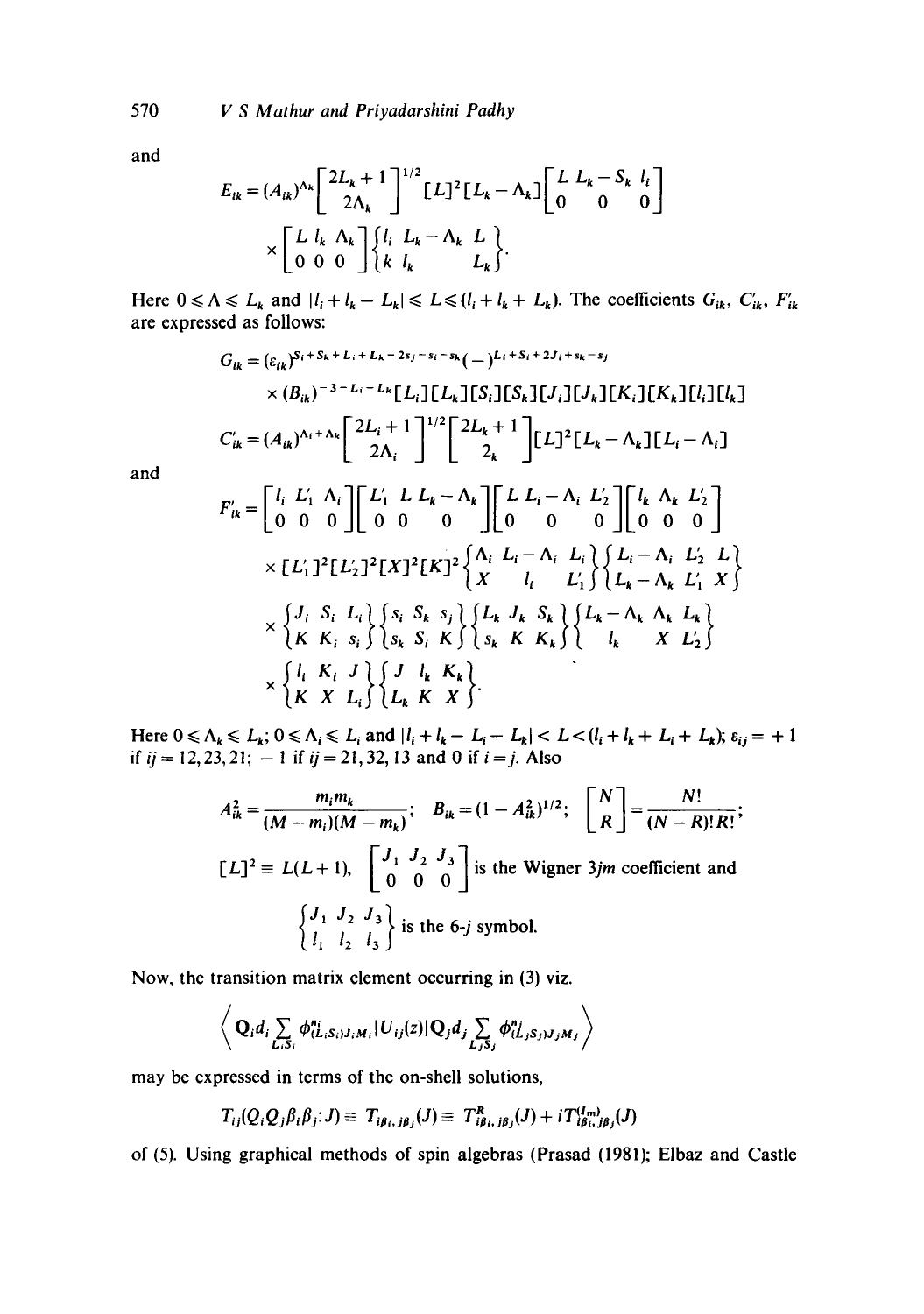| $\frac{1}{2}$                                                          |                     |                                                                                  |                                    |                                                 |          |                           |            |                         |        |                                                  |
|------------------------------------------------------------------------|---------------------|----------------------------------------------------------------------------------|------------------------------------|-------------------------------------------------|----------|---------------------------|------------|-------------------------|--------|--------------------------------------------------|
| Particle<br>pair                                                       | Quantum<br>state    | Ō                                                                                | σĒ                                 | <b>CE</b>                                       | ن<br>تار | ٤Ë                        | $\epsilon$ | $\boldsymbol{\epsilon}$ |        | Separation<br>energy<br>c <sub>on</sub><br>(MeV) |
|                                                                        |                     | $0.5886 F^{-5/2}$<br>0-2718 $F^{-3/2}$<br>0-9146 $F^{-5/2}$<br>0-7300 $F^{-5/2}$ | 9516-1<br>00120<br>9514-1<br>95436 | $-0.560$<br>$-0.6440$<br>$-0.6800$<br>$-0.7420$ | $-0.147$ |                           | 2.0170     | 1.725                   | \$8320 | 2.226                                            |
| $\begin{array}{c}\n a+1 \\  a+1 \\  a+1 \\  a+1 \\  a+1\n \end{array}$ | .<br>ຂໍອູນ <i>ນ</i> |                                                                                  |                                    |                                                 |          | 1-005<br>0-4624<br>0-3700 |            | 1.7800<br>0864.4        |        | 3.58                                             |

Table 1.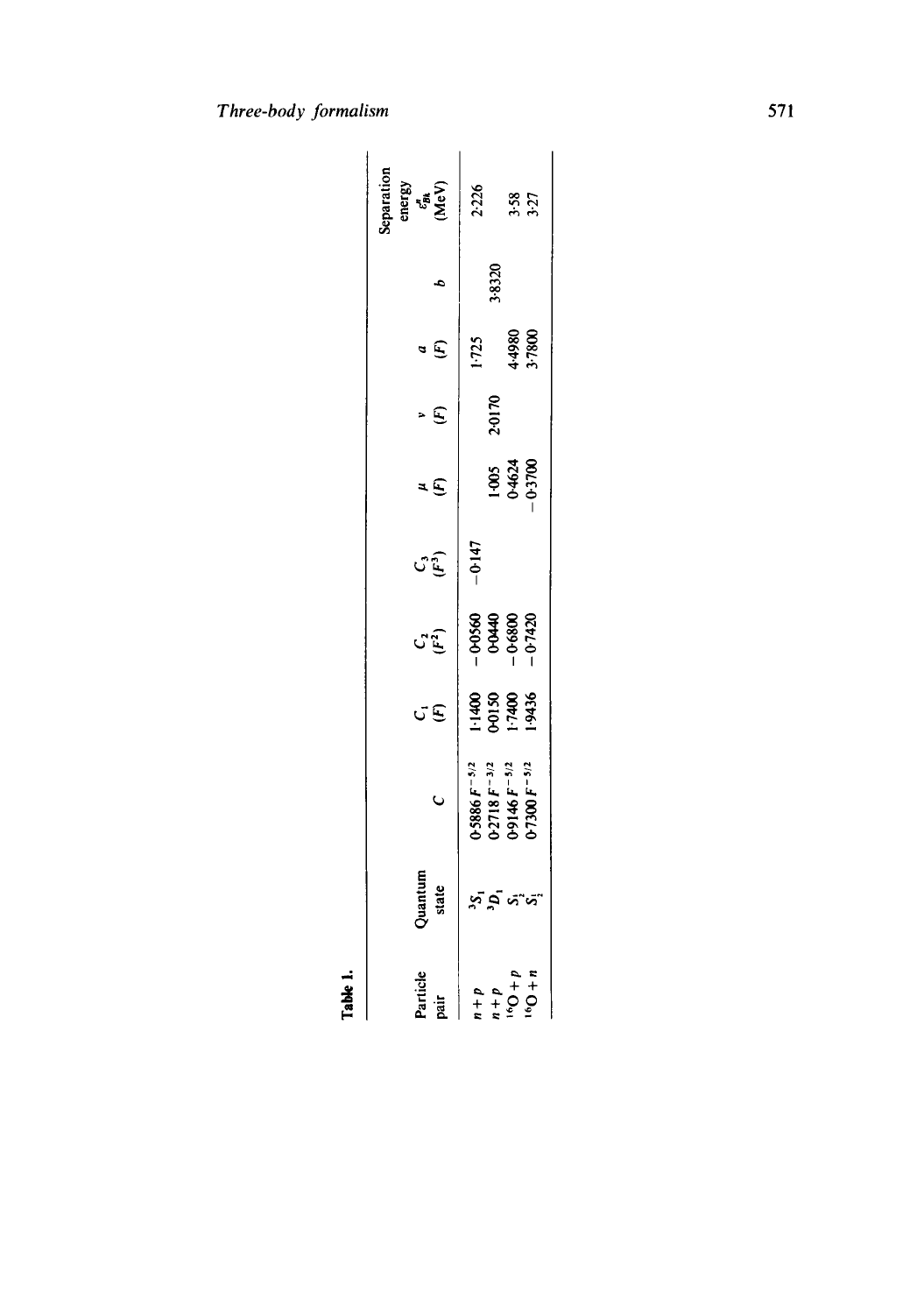(1972)), we get,

$$
\left| \left\langle \mathbf{Q}_{i} d_{i} \sum_{L_{i}S_{i}} \phi_{(L_{i}S_{i})J_{i}M_{i}}^{n_{i}} \right| U_{ij}(z) \left| \mathbf{Q}_{j} d_{j} \sum_{L_{j}S_{j}} \phi_{(L_{j}S_{j})J_{j}M_{j}}^{n_{j}} \right\rangle \right|_{\mathbf{av}}^{2}
$$
\n
$$
= \frac{(1/4)Q_{i}Q_{j}(N_{i}N_{j})^{2}}{(2s_{j}+1)(2J_{j}+1)} \frac{1}{3} \sum_{j} \sum_{j'} (2J+1)(2J'+1) \sum_{l_{i}=|J-1|}^{J+1} \sum_{l'_{i}=|J-1|}^{J'+1} \sum_{l'_{i}=|J-1|}^{J'+1} \sum_{l'_{i}=|J-1|}^{J'+1} \sum_{l'_{i}=|J-1|}^{J'+1} \sum_{l'_{i}=|J-1|}^{J'+1} \sum_{l'_{i}=|J-1|}^{J'+1} \sum_{l'_{i}=|J-1|}^{J'+1} \sum_{l'_{i}=|J-1|}^{J'+1} \sum_{l'_{i}=|J-1|}^{J'+1} \sum_{l'_{i}=|J-1|}^{J'+1} \sum_{l'_{i}=|J-1|}^{J'+1} \sum_{l'_{i}=|J-1|}^{J'+1} \sum_{l'_{i}=|J-1|}^{J'+1} \sum_{l'_{i}=|J-1|}^{J'+1} \sum_{l'_{i}=|J-1|}^{J'+1} \sum_{l'_{i}=|J-1|}^{J'+1} \sum_{l'_{i}=|J-1|}^{J'+1} \sum_{l'_{i}=|J-1|}^{J'+1} \sum_{l'_{i}=|J-1|}^{J'+1} \sum_{l'_{i}=|J-1|}^{J'+1} \sum_{l'_{i}=|J-1|}^{J'+1} \sum_{l'_{i}=|J-1|}^{J'+1} \sum_{l'_{i}=|J-1|}^{J'+1} \sum_{l'_{i}=|J-1|}^{J'+1} \sum_{l'_{i}=|J-1|}^{J'+1} \sum_{l'_{i}=|J-1|}^{J'+1} \sum_{l'_{i}=|J-1|}^{J'+1} \sum_{l'_{i}=|J-1|}^{J
$$

where

$$
\beta_i = (J_i, s_i)K_i, l_i; \quad \beta_j = (J_j s_j)K_i l_i; \quad \beta'_i = (J_i s_i)K_i l'_i
$$

and

$$
\beta'_{j} = (J_{j} s_{j}) K_{i} l'_{i'} \quad (i \cdot K_{i} = K_{j} = K'_{i} = K'_{j}; l_{i} = l_{j} \text{ and } l'_{i} = l'_{j}).
$$

Here  $N_i$ ,  $N_j$  are normalization constants defined in §3.

So we have to find the on-shell solutions (i.e. for  $q_i = Q_i$  and  $q'_i = Q_j$ ) of the set of one-dimensional coupled equations (5). We shall return to this problem in § 4 when we discuss the methods of tackling the singularities in the kernels of (5). In the next sections we discuss the logic of the separable approximation (4).

# **3. The origin of separable approximation**

The separable form of the matrix element of  $T_k(z)$  in the angular momentum basis (4), which we use in our 3-body calculation, has its origin in the bound state approximation (BSA) invoked by Greben and Levin (1979). Accordingly, in the spectral resolution of  $G_k(z)$ , one retains only the two body bound state contribution, ignoring the contribution of the two body continuum states (see also Mathur and Prasad 1981a, b). Thus

$$
G_k(z) = (z - H_k)^{-1} \approx \sum_{n_k} \int \frac{\mathrm{d}^3 q_k |\mathbf{q}_k \phi_k^{n_k}\rangle \langle \mathbf{q}_k \phi_k^{n_k}|}{(z - q_k^2 + \varepsilon_{B_k}^{n_k})}
$$

which implies that

$$
T_k(z) = V_k + V_k G_k(z) V_k \approx \sum_{n_k} \int d^3 q_k V_k | \mathbf{q}_k \phi_k^{n_k} \rangle \tau_k^{n_k}(z - u_k^2) \langle \mathbf{q}_k \phi_k^{n_k} | V_k \quad (12)
$$

or

$$
\langle \mathbf{r}_k \mathbf{u}_k | T_k(z) | \mathbf{r}'_k \mathbf{u}'_k \rangle = \delta(\mathbf{u}_k - \mathbf{u}'_k) \langle \mathbf{r}_k | t_k(z - u_k^2) | \mathbf{r}'_k \rangle \tag{13}
$$

where

$$
t_k(z - u_k^2) \approx \sum_{n_k} v_k |\phi_k^{n_k} \rangle \tau_k^{n_k}(z - u_k^2) \langle \phi_k^{n_k} | v_k \qquad (14)
$$

and

$$
\tau_k^{n_k}(z - u_k^2) \equiv \frac{1}{z - u_k^2 + \varepsilon_{B_k}^{n_k}}.\tag{15}
$$

In (13) the delta function takes care of the fact that kth particle in a spectator, while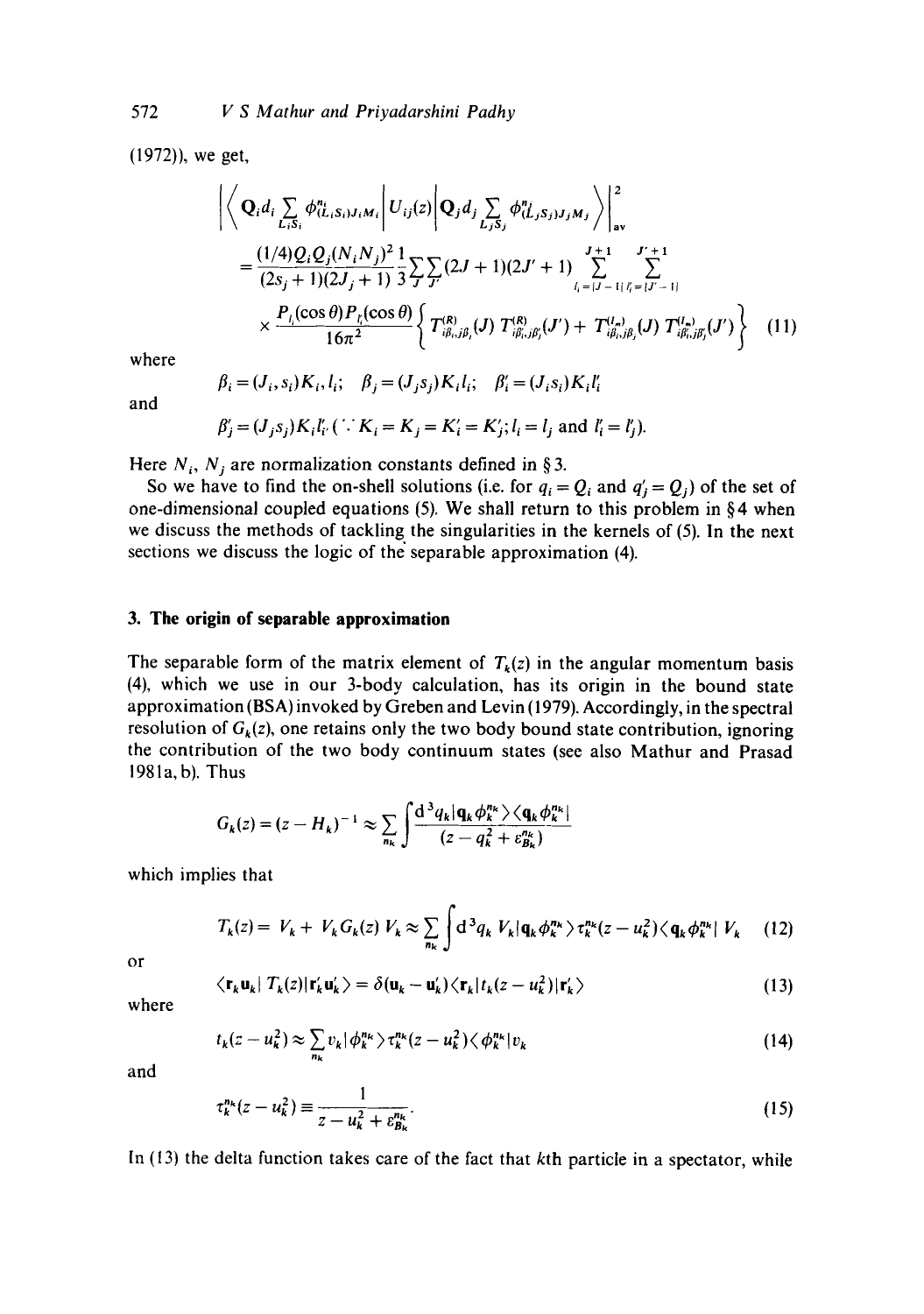the argument of the two body *t*-matrix  $t_k$  in two body space indicates that the energy associated with the interacting (kth) pair equals the total energy z minus the energy  $u_k^2$  carried by the spectator.  $\varepsilon_{B_k}^{(n_k)}$  is the energy of the  $n_k$  bound state of the kth pair. The BSA (set of eqs (13), (14) and (15)) was put to test by several authors (Greben and Levin 1979; Eyre and Osborn 1979; Adhikari 1981) in solvable 3-body models but was found to be somewhat unsatisfactory obviously due to the neglect of the continuum contribution.

One may recall that long ago Lovelace (1964a, b) had derived a separable expansion of the two body transition operator in two body space on the basis of the idea of 'pole dominance'. He obtained

$$
t_k(z) \approx \sum_{n_k} v_k |\phi_k^{n_k} \rangle \tau_k^{n_k}(z) \langle \phi_k^{n_k} | v \qquad (16)
$$

where

$$
\tau_k^{n_k}(z) = \frac{1}{z + \varepsilon_k^{n_k}}.\tag{17}
$$

Comparing Lovelace pole approximation (eqs (16) and (17)) with the bound state approximation (eqs  $(13)$ ,  $(14)$ ,  $(15)$ ) we note that the latter is just the generalization of the former to two-body *t*-matrix  $T_k(z)$  in 3-body space.

Fuda (1968) observed that Lovelace (1964a, b) approximation for  $t_k(z)$  though conforms to the pole behaviour, it does not satisfy Lippmann-Schwinger equation (hence 'unitarity') because of the truncation of the continuum contribution. Now, if the two body interactions in a particular channel admits only one bound state (which assumption could be justified since a 'channel' is characterized not only by a partition (k) but also by a set of quantum numbers  $\beta_k = (J_k, K_k, l_k)$ ,  $J_k$  being the total angular momentum of kth pair) then according to Fuda (1968) one can make the separable approximation ((16) without summation sign) satisfy the twin condition of 'pole dominance' and 'unitarity' by just modifying the expression for the 'propagator'  $\tau_k(z)$ . Thus

$$
t_k(z) = v_k |\phi_k^{n_k} \rangle \tau_k^{n_k}(z) \langle \phi_k^{n_k} | v_k \qquad (18)
$$

where

$$
\tau_k^{n_k}(z) = \left[ \frac{1}{\lambda'} - \langle \phi_k^{n_k} | v_k g_0(z) v_k | \phi_k^{n_k} \rangle \right]^{-1} \tag{19}
$$

and

$$
\frac{1}{\lambda'} = \langle \phi_k^{n_k} | v_k g_0(-\varepsilon_{B_k}^{n_k}) v_k | \phi_k^{n_k} \rangle. \tag{20}
$$

Fuda's separable approximation, referred to as the 'unitary pole approximation' is certainly valid in the domain of negative values of energy z because of the proximity of the latter to the bound state pole at  $z = -\varepsilon_{B_k}^{n_k}$ . However, surprisingly, UPA is found to be a fairly good approximation for positive energies as well  $(z > 0)$  according to test calculations done for some test potentials (Lagu *et al* 1975; Vyas and Mathur 1978). In these calculations one finds that the agreement of exact and UPA phase shifts and half shell function is quite satisfactory. This is due to the imposition of the 'unitarity' condition onto the separable approximation.

In view of Fuda's work, the bound state approximation ((13), (14), (15)) could also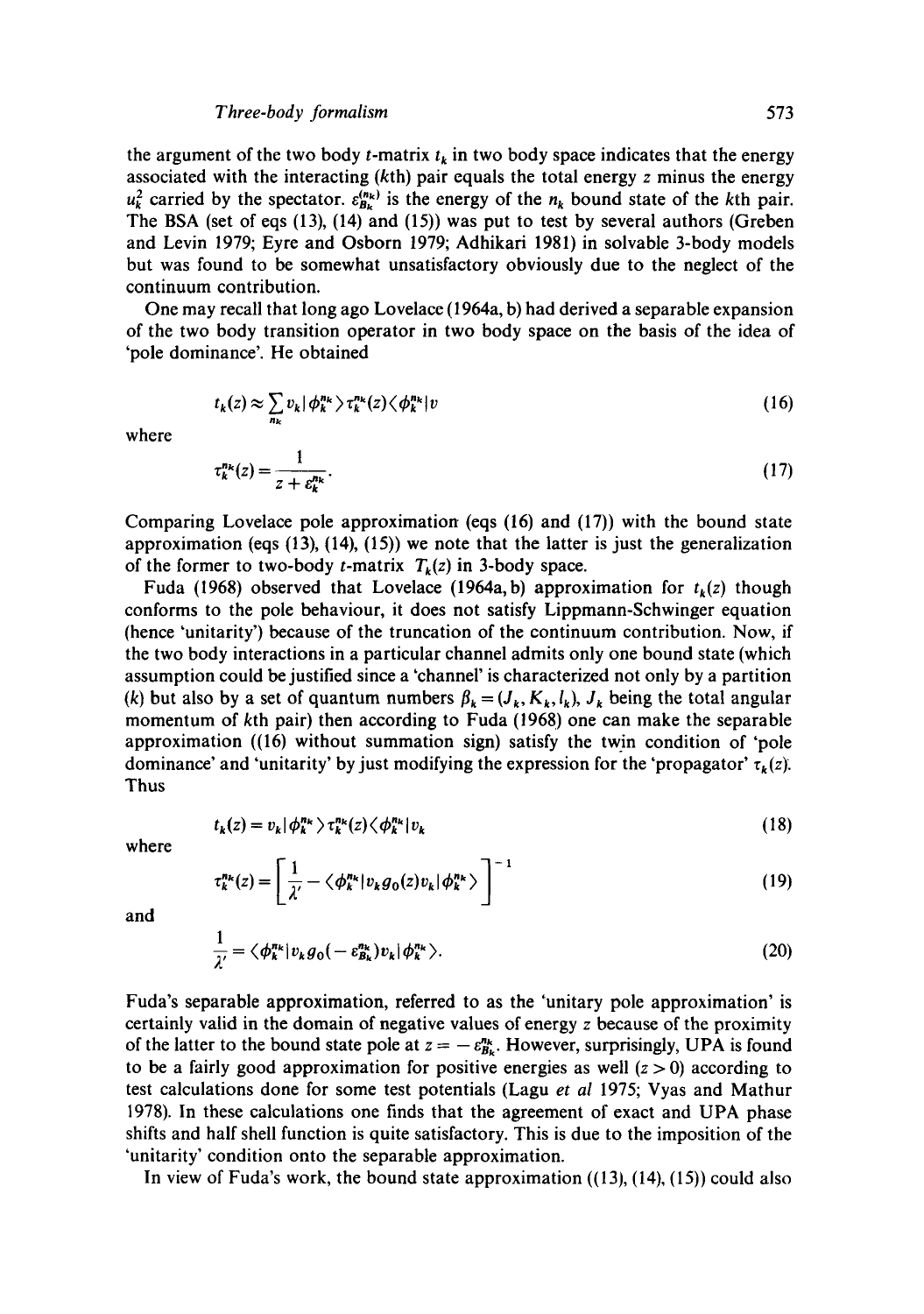be modified to conform to the 'unitarity' requirement for  $T_k(z)$ . Accordingly for  $T_k(z)$ we can write, in addition to  $(13)$ , the set of eqs  $(18)$ ,  $(19)$  and  $(20)$  with z replaced by  $(z - u_k)^2$ .

For our three body calculations we need the matrix element of  $T_k(z)$  in the angular momentum basis. We can write

$$
\langle r_k u_k (L_k S_k) \beta_k : JM \mid T_k(z) \mid r'_k u'_k (L'_k S'_k) \beta'_k : JM \rangle
$$
  
= 
$$
\frac{\delta(u_k - u'_k)}{u_k^2} \delta_{\beta_k \beta_k} \langle r_k (L_k S_k) J_k \mid t_k(z - u_k^2) \mid r'_k (L'_k S'_k) J_k \rangle
$$
 (21)

where the delta function and kronecker delta take care of the fact that kth particle is a 'spectator'. Using (18) we get, in BSA, conforming to the unitarity requirement

$$
\langle r_{k}(L_{k}S_{k})J_{k}|t_{k}(z-u_{k}^{2})|r_{k}'(L_{k}'S_{k}')J_{k}\rangle \approx g_{(L_{k}S_{k})J_{k}}^{n_{k}}(r_{k})\tau_{k}^{n_{k}}(z-u_{k}^{2})g_{(L_{k}'S_{k})J_{k}}^{n_{k}}(r_{k})
$$
\n(22)

where

$$
g_{(L_k S_k)J_k}^{n_k}(r_k) = \langle r_k(L_k S_k)J_k | v_k | \phi_k^{n_k} \rangle = -(r_k^2 + \varepsilon_{B_k}^{n_k}) \phi_{(L_k S_k)J_k}^{n_k}(r_k)
$$
(23)

Here  $\phi_{(L_k S_k)J_k}^{n_k}(r_k)$  is the momentum space wave-function representing the projection of the bound state of the kth pair viz.  $|\phi_k^{n_k}\rangle$  onto  $|(L_kS_k)J_k\rangle$  state. In particular, if  $|\phi_k^{n_k}\rangle$  is a pure  $(L_kS_k)J_k$  state, then  $\phi_{(L_kS_k)J_k}^{n_k}(r_k)$  is just the momentum space wavefunction representing this state. In (22) the propagator  $\tau_k^{n_k}(z - u_k^2)$  is given, in accordance with (19) by

$$
\tau_k^{n_k}(z - u_k^2) = \left[ \frac{1}{\lambda'} - \sum_{L_k S_k} \int \frac{(g_{(L_k S_k)J_k}(r_k))^2 r_k^2 dr_k}{z - u_k^2 - r_k^2} \right]^{-1}
$$
  

$$
\approx N_k^2 (z - u_k^2 + \varepsilon_{B_k}^{n_k})^{-1}
$$
  

$$
u_k \to Q_k
$$
 (24)

where

$$
\frac{1}{\lambda'} = \sum_{L_k S_k} \int \frac{(g_{(L_k S_k)J_k}^{n_k}(r_k))^2 r_k^2 dr_k}{-c_{B_k}^{n_k} - r_k^2}
$$

and

$$
N_k^{-2} = \sum_{L_k S_k} \int \frac{(g_{(L_k S_k)J_k}^{n_k}(r_k))^2}{(r_k^2 + \varepsilon_{B_k}^{n_k})^2} r_k^2 dr_k.
$$
 (25)

Equation (4) (or eqs (21), (22)), together with eqs (23), (24) and (25) furnish the separable approximation for  $T_k(z)$  that we make use of in our 3-body calculations.

#### **4. Treatment of singularities**

Problems arise in the solution of the set of one-dimensional integral equations (5) due to two kinds of singularities in the kernel  $K_{ik} \tau_k u_k^2$ :

(i) The propagator  $\tau_k^{n_k}(z - u_k^2)$  has a 'pole' at  $u_k = Q_k = (z + \varepsilon_{B_k}^{n_k})^{1/2}$ , and (ii) the term  $K_{ik}(q_iu_k\beta_i\beta_k; J)$  has a 'logarithmic singularity', since it involves, in the integral over x with limits  $-1$  to  $+1$  (see (8), (9), (10)), a term  $(D_{ik} - x)^{-1}$ .

The 'pole' singularity is dealt with according to a method by Sasakawa (1963) and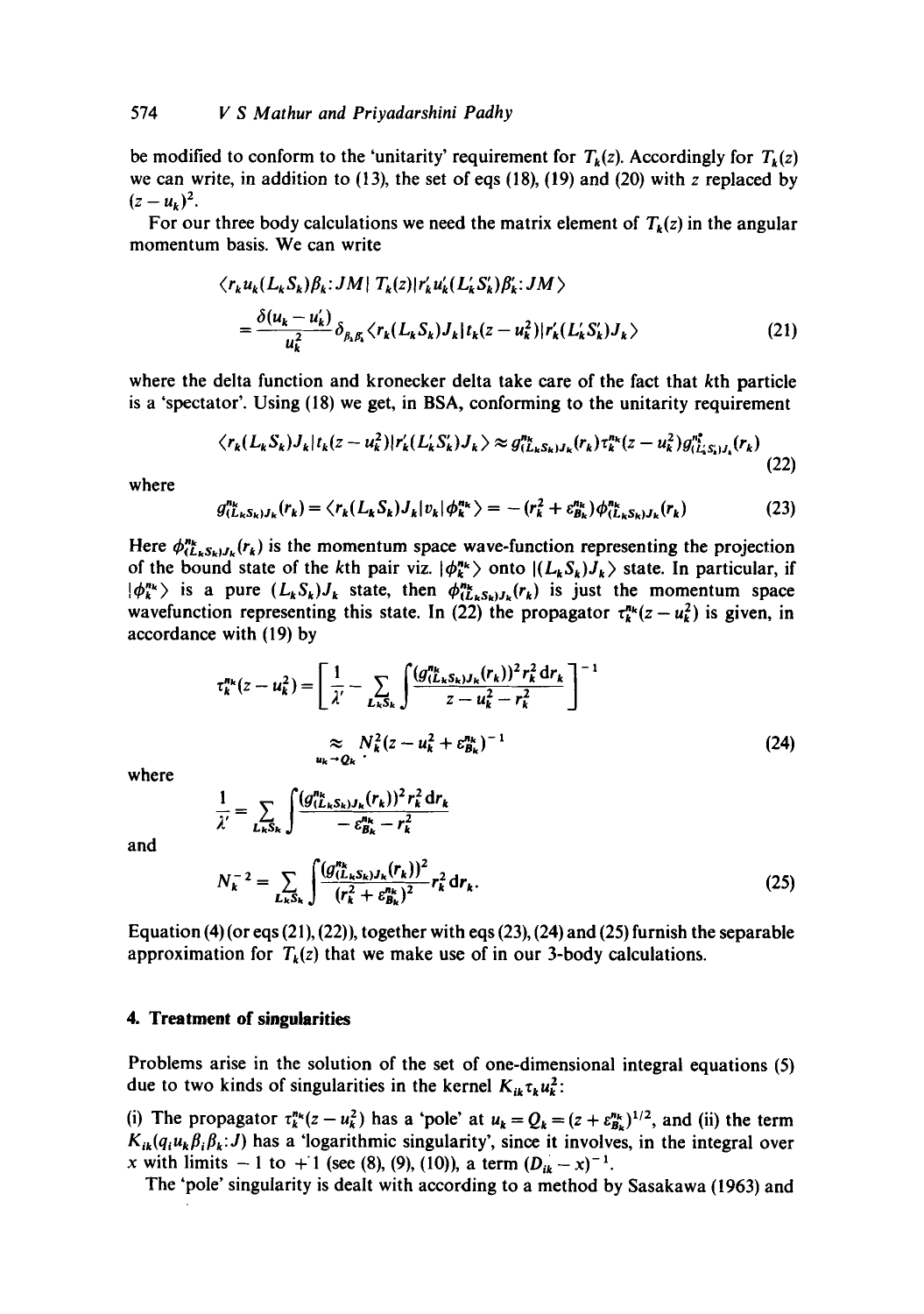Kowalski (1972) wherein one subtracts out the pole behaviour from the kernel  $K_{ik} \tau_k^{n_k} u_k^2$ to define a new (subtracted) kernel  $\Lambda_{ik}$  i.e.

$$
\Lambda_{ik}(q_i u_k \beta_i \beta_k; J) = u_k^2 \left[ K_{ik}(q_i u_k \beta_i \beta_k; J) \tau_k^{n_k}(z - u_k^2) - N_k^2 \frac{(Q_k^2 + 1) K_{ik}(q_i Q_k \beta_i \beta_k; J)}{(u_k^2 + 1)(E - u_k^2 + \varepsilon_{B_k}^{n_k})} \right],
$$
\n(26)

(so that  $\Lambda_{ik}$  vanishes for  $u_k \rightarrow Q_k$ ), and sets up a new set of one-dimensional coupled integral equations, similar to (5) but using the subtracted kernel, viz.

$$
\Gamma_{ij}(q_i q_j, \beta_i \beta_j; J) = K_{ij}(q_i q'_j \beta_i \beta_j; J) + \sum_{k, \beta_k} \int du_k \Lambda_{ik}(q_i u_k \beta_i \beta_k; J) \Gamma_{kj}(u_k q'_j \beta_k \beta_j; J)
$$
\n(27)

The subtracted kernel  $\Lambda_{ik}$  still involves 'logarithmic singularities' which are tackled by Doleschall's technique (1973, 1978), wherein the singular behaviour is subtracted from  $\Lambda_{ik}$  and these very terms are subsequently added, so that logarithmic singularity appears only in a few terms which contain Legandre function of the second kind:

$$
Q_L(D_{ik}) = \frac{1}{2} \int_{-1}^{1} \frac{P_L(x) dx}{D_{ik} - x}.
$$

For latter terms one has to use 'special quadratures' and 'special weights\*' for  $u_k$ -integration. For all other terms in  $\Lambda_{ik}$ , multiplied by unknown function  $\Gamma_{kj}$ , one can use ordinary Gauss Legendre's quadratures and weights for  $u_k$ -integration.

For  $i = 1$ ,  $k = 2$  (or 3),  $\Lambda_{ik}(q_i u_k \beta_i \beta_k : J)$  may be rewritten as<sup>†</sup>

$$
\Lambda_{ik}(q_i u_k \beta_i \beta_k; J) = u_k^2 \left[ \sum_{L \Lambda_k} f_{L L_k \Lambda_k}(q_i, u_k) \left\{ \int_{-1}^1 \frac{P_L(x) dx}{D_{ik} - x} \left( \frac{g_{iS_1}^{n_i}(r_i) g_{j_k}^{n_i}(p_k)}{p_k^{L_k}} \right) \right. \right. \\ \left. - \frac{g_{iS_1}^{n_i}(\tilde{r}_i) g_{j_k}^{n_i}(\tilde{p}_k)}{\tilde{p}_k^{L_k}} \right) + \frac{2g_{iS_1}^{n_i}(\tilde{r}_i) g_{j_k}^{n_k}(\tilde{p}_k)}{\tilde{p}_k^{L_k}} Q_L(D_{ik}) \left\} \tau_k^{n_k}(z - u_k^2)
$$

$$
\sum_{l} p_{ml} h_l^{(s)} = I_m,
$$
  

$$
P_{ml} = P_m(z).
$$

where

<sup>\*</sup> From eq. (23) we see that in  $\Lambda_{ik}(q_i u_k \beta_i \beta_k; J)$ , the singular behaviour (pertaining to logarithmic singularity) is removed by subtracting, from the integrands of x-integration, terms in which  $r_i$  and  $p_k$  are, respectively, replaced by  $\tilde{r}_i=(E-q_i^2)^{1/2}$  and  $\tilde{p}_k=(E-u_k^2)^{1/2}$ . Since  $r_i, p_k$  join smooth with  $\tilde{r}_i$  and  $\tilde{p}_k$  as  $x\rightarrow D_{lk}$ , the integrand for x-integration vanishes as  $x \rightarrow D_{ik}$  and this subtracted integral is devoid of logarithmic singularity. This subtracted term is subsequently added and it contains the singular behaviour in the form of the function  $Q_L(D_{ik})$ .

<sup>\*</sup> The method of determining the 'special weights' is outlined by Doleschaii (1971, 1978) and Mathur and Prasad (1981). It may be remarked in this context that, for the integral  $I_m = \int Q_L(D_{ik}(z)) P_m(z) dz$ , where  $z = z(y_k)$  and  $y_k = u_k/\sqrt{E}$ , an analytic expression can be obtained by circumventing the logarithmic singularities. The special weights are then given by the matrix equation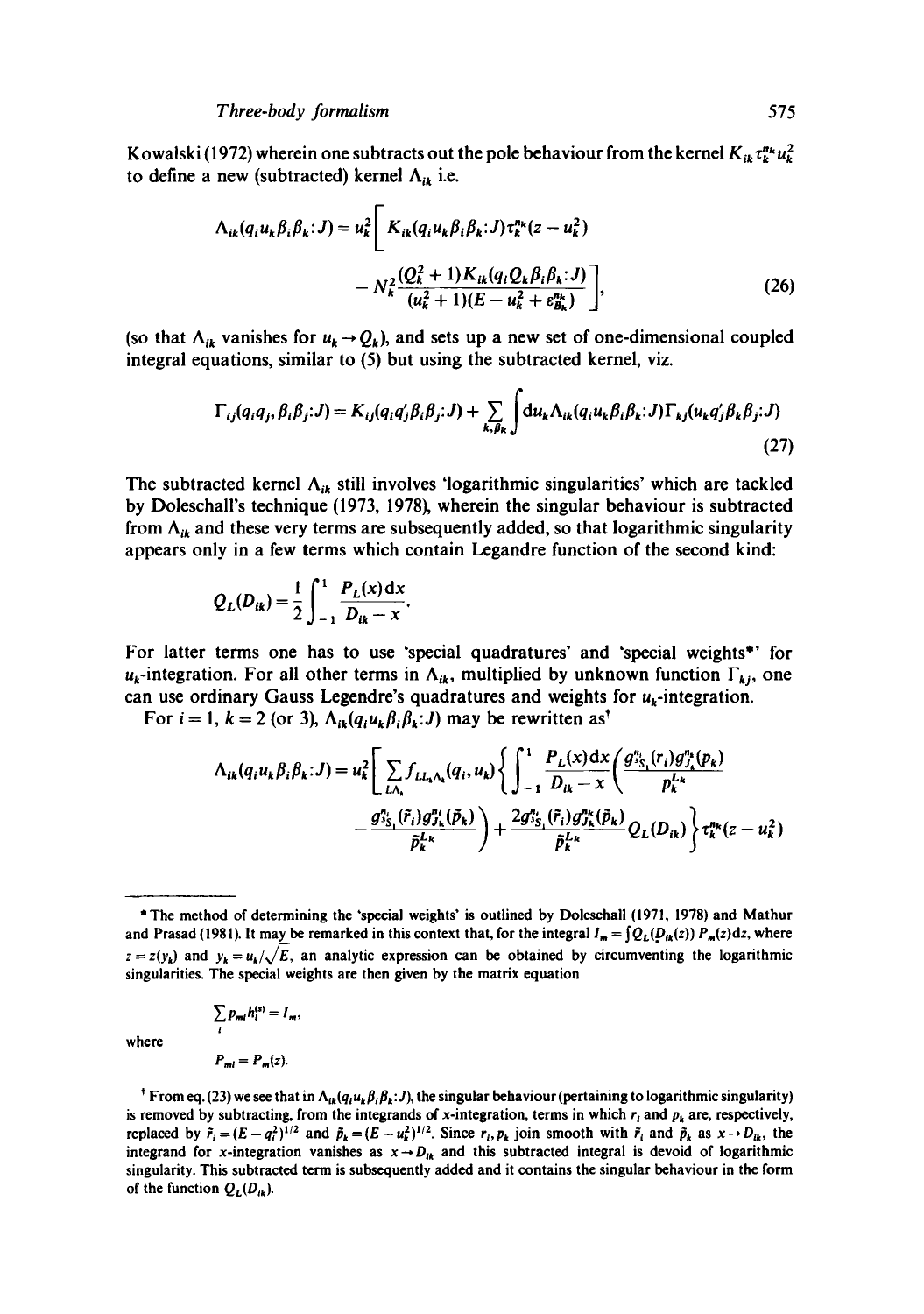576 *V S Mathur and Priyadarshini Padhy* 

$$
+\sum_{L\Lambda_{i}\Lambda_{k}} f'_{LL_{i}\Lambda_{i}L_{k}\Lambda_{k}}(q_{i},u_{k}) \left\{ \int_{-1}^{1} \frac{P_{L}(x)dx}{D_{ik}-x} \left( \frac{g_{\nu_{D_{i}}}^{n_{i}}(r_{i})g_{\nu_{k}}^{n_{k}}(p_{k})}{r_{i}^{L_{i}}p_{k}^{L_{k}}} - \frac{g_{\nu_{D_{i}}}^{n_{i}}(\tilde{r}_{i})g_{\nu_{k}}^{n_{k}}(\tilde{p}_{k})}{\tilde{r}_{i}^{L_{i}}\tilde{p}_{k}^{L_{k}}} \right) + \frac{2g_{\nu_{D_{i}}}^{n_{i}}(\tilde{r}_{i})g_{\nu_{k}}^{n_{k}}(\tilde{p}_{k})}{\tilde{r}_{i}^{L_{i}}\tilde{p}_{k}^{L_{k}}} Q_{L}(D_{ik}) \left\{ r_{k}^{n_{k}}(z-u_{k}^{2}) - \frac{N_{k}^{2}(Q_{k}^{2}+1)}{(u_{k}^{2}+1)(Q_{k}^{2}-u_{k}^{2})} \left\{ \sum_{L\Lambda_{k}} f_{LL_{k}\Lambda_{k}}(q_{i},Q_{k}) \right\}_{-1}^{1} \frac{P_{L}(x)dx}{\tilde{D}_{ik}-x} \right. \times \frac{g_{\nu_{S_{i}}}^{n_{i}}(\tilde{r}_{i})g_{\nu_{k}}^{n_{k}}(\tilde{p}_{k})}{\tilde{p}_{k}^{L_{k}}} + \sum_{L\Lambda_{i}\Lambda_{k}} f'_{LL_{i}\Lambda_{i}L_{k}\Lambda_{k}}(q_{i},Q_{k}) \int_{-1}^{1} \frac{P_{L}(x)dx}{\tilde{D}_{ik}-x} \times \frac{g_{\nu_{D_{i}}}^{n_{i}}(\tilde{r}_{i})g_{\nu_{k}}^{n_{k}}(\tilde{p}_{k})}{\tilde{r}_{i}^{L_{i}}\tilde{p}_{k}^{L_{k}}} \right\} \right] \tag{28}
$$

Here  $\tilde{r}_i = (E - q_i^2)^{1/2}, \tilde{p}_k = (E - u_k^2)^{1/2}, \tilde{r}_i = r_i(\mathbf{u}_k = \mathbf{Q}_k), \bar{p}_k = p_k(\mathbf{u}_k = \mathbf{Q}_k)$  and  $\bar{D}_{ik} =$  $D_{ik}(\mathbf{u}_k = \mathbf{Q}_k).$ 

One can write similar expressions for  $\Lambda_{ik}$  when  $i=2$  (or 3),  $k=1$  or when  $i=2$ ,  $k = 3$  (or vice versa). When either  $q_i$  or  $u_k$  or both are greater than  $E^{1/2}$ , then the subtracted and added terms (involving  $\tilde{r}_i$  and  $\tilde{p}_k$ ) may be dropped since, in this case,  $|D_{ik}| > 1$ .

The set of one-dimensional equations (with subtracted kernel) i.e. (27) have been solved by using 15-point quadrature for  $u_k$ -integration (6-points for  $0 \le u_k \le \sqrt{E}$ , 3-points for  $\sqrt{E} \leq u_k \leq (E + 2\varepsilon_k^{n_k})^{1/2}$  and 6-points for  $(E + 2\varepsilon_{B_k}^{n_k})^{1/2} \leq u_k < \infty$  and converting this set of integral equations into a matrix equation and inverting this  $(15n \times 15n)$  matrix, *n* being the number of channels.

Now, to express the on-shell amplitude  $T_{ij}(Q_iQ_j\beta_i\beta_j;J)\equiv T_{i\beta_i,j\beta_j}(J)$  occurring in (5), in terms of the solutions  $\Gamma_{ij}(Q_iQ_j\beta_i\beta_j;J) \equiv \Gamma_{i\beta_i,j\beta_j}(J)$  of (22), we follow Kowalski (1972) and Sasakawa (1963) and write

$$
T_{ij}(q_i Q_j \beta_i \beta_j; J) = \Gamma_{ij}(q_i Q_j \beta_i \beta_j; J) + \sum_{k \beta_k} \Gamma_{ik}(q_i Q_k \beta_i \beta_k; J) \mathcal{I}_{k \beta_k, j \beta_j}
$$
(29)

where  $\mathcal{I}_{k\beta_k, j\beta_j}$  is an (11 x 11) matrix with complex elements (as we shall see later).

Substituting (29) into (5), and using (27), we get

$$
\mathscr{I}_{k\beta_{k},\,j\beta_{j}} = d_{k\beta_{k},\,j\beta_{j}} + \sum_{p\beta_{p}} d_{k\beta_{k},\,p\beta_{p}} \mathscr{I}_{p\beta_{p},\,j\beta_{j}} \tag{30}
$$

where

$$
d_{k\beta_{k},\,j\beta_{j}} \equiv N_{k}^{2}(Q_{k}^{2}+1)\int_{0}^{\infty}\frac{\Gamma_{kj}(u_{k}Q_{j}\beta_{k}\beta_{j};J)}{(u_{k}^{2}+1)(E-u_{k}^{2}+\varepsilon_{B_{k}}^{n_{k}}+i0)}u_{k}^{2}\,\mathrm{d}u_{k}
$$

$$
\equiv d_{k\beta_{k},\,j\beta_{j}}^{(R)}+id_{k\beta_{k},\,j\beta_{j}}^{(I_{m})}
$$
(31)

and

$$
d_{k\beta_{k},j\beta_{j}} \equiv N_{k}^{2}(Q_{k}^{2}+1)\mathscr{P}\int_{0}^{\infty} \frac{\Gamma_{kj}(u_{k}Q_{j}\beta_{k}\beta_{j};J)}{(u_{k}^{2}+1)(E-u_{k}^{2}+\varepsilon_{B_{k}}^{n_{k}})}u_{k}^{2}du_{k}
$$
(32)

and

$$
d_{k\beta_k,j\beta_j} = -\frac{\pi}{2} N_k^2 Q_k \Gamma_{kj} (Q_k Q_j \beta_k \beta_j; J). \tag{33}
$$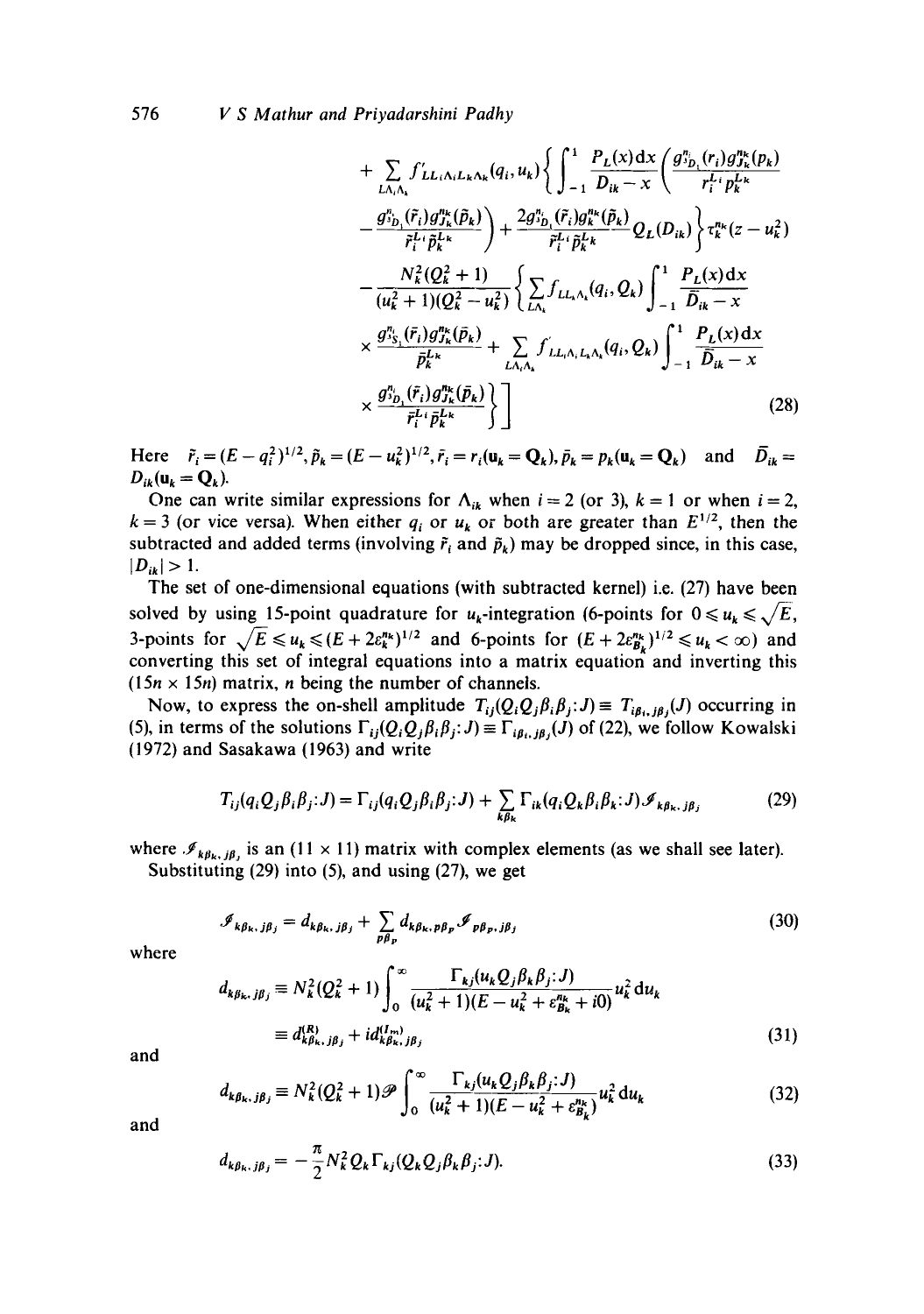If. in (29) we take the channel  $j\beta_j$  as fixed, then we can regard all the terms involving the suffix  $j\beta_j$  in (30) as elements of column matrices and we can write

$$
\mathscr{I} = d + D\mathscr{I} \tag{34}
$$

where D is a square matrix whose elements  $D_{k\beta_k, p\beta_p} \equiv d_{k\beta_k, p\beta_p}$  are complex. The elements of the column matrix  $d_{k\beta_k, j\beta_j}$  are also complex. Naturally the column matrix **9** has also complex elements and we can split the column matrices *3, d* and square matrix **D** into real and imaginary parts. Making these substitutions into the matrix eq. (34) we get,

$$
\begin{pmatrix} \mathscr{I}^{(R)} \\ \mathscr{I}^{(I_m)} \end{pmatrix} = - \begin{pmatrix} D^{(R)} - I & -D^{(I_m)} \\ D^{(I_m)} & D^{(R)} - I \end{pmatrix}^{-1} \begin{pmatrix} d^R \\ d^{I_m} \end{pmatrix}.
$$
 (35)

Equation (35) enables us to determine the column vector ( $\mathcal{I}^{(R)}/\mathcal{I}^{I_m}$ ) for each channel j,  $\beta_j$ . Thus we know  $\mathcal{I}_{k\beta_k,j\beta_j}^{(R)}$  and  $\mathcal{I}_{k\beta_k,j\beta_j}^{(I_m)}$  so that

$$
T_{i\beta_i,j\beta_j}^{(R)}(J) = \Gamma_{i\beta_i,j\beta_j}(J) + \sum_{k\beta_k} \Gamma_{i\beta_i,k\beta_k}(J) \mathcal{I}_{k\beta_k,j\beta_k}^{(R)}
$$

and

$$
T_{i\beta_i,j\beta_j}^{(I_m)} = \sum_{k\beta_k} \Gamma_{i\beta_i,k\beta_k}(J) \mathcal{I}_{k\beta_k,j\beta_j}^{(I_m)}
$$

The cross sections can now be calculated using (1 1) and **(3).** The details of computer program will appear elsewhere.

# **5. Conclusions**

We see that the three-body calculation of the deuteron stripping reactions, with the use of the bound state approximation (BSA) for two body *t* matrix conforming to the unitarity requirement, is mathematically feasible. The results of our preliminary calculations for  $(d, p)$  reactions cross section on  $^{16}$ O enable us to see whether these have some semblance with the observed cross section. In figures 1 and 2 a comparison of the calculated absolute cross section of (d, p) and (d, n) reaction on **160** with the deuteron laboratory energy of 14.5 MeV leading to  $S_{1/2}$  states of <sup>17</sup>O (0.87 MeV) and <sup>17</sup>F (0.50 MeV) is made with the corresponding experimental values due to Alty *et al* (1967) and Oliver *et a1* (1969) for incident deuteron energy of 12 MeV. Though the finer details of angular distribution are not reproduced, the calculated cross section has some semblance to observed one in the sense that peaks and dips of the angular distribution are more or less at the right positions. The reasons for not getting a good agreement are as follows:

(i) Our inputs in the form of the nucleon-nucleus bound states are somewhat crude. A better method of determining the nucleon nucleus bound state wavefunction would have been through the generation coordinate method (Hill and Wheeler 1953). (ii) We have considered fewer channels. In principle one can within the 3-body

framework, include several channels so as to get cross sections of transfer reactions leading to alternative excited states of the residual nuclei. In this attempt however,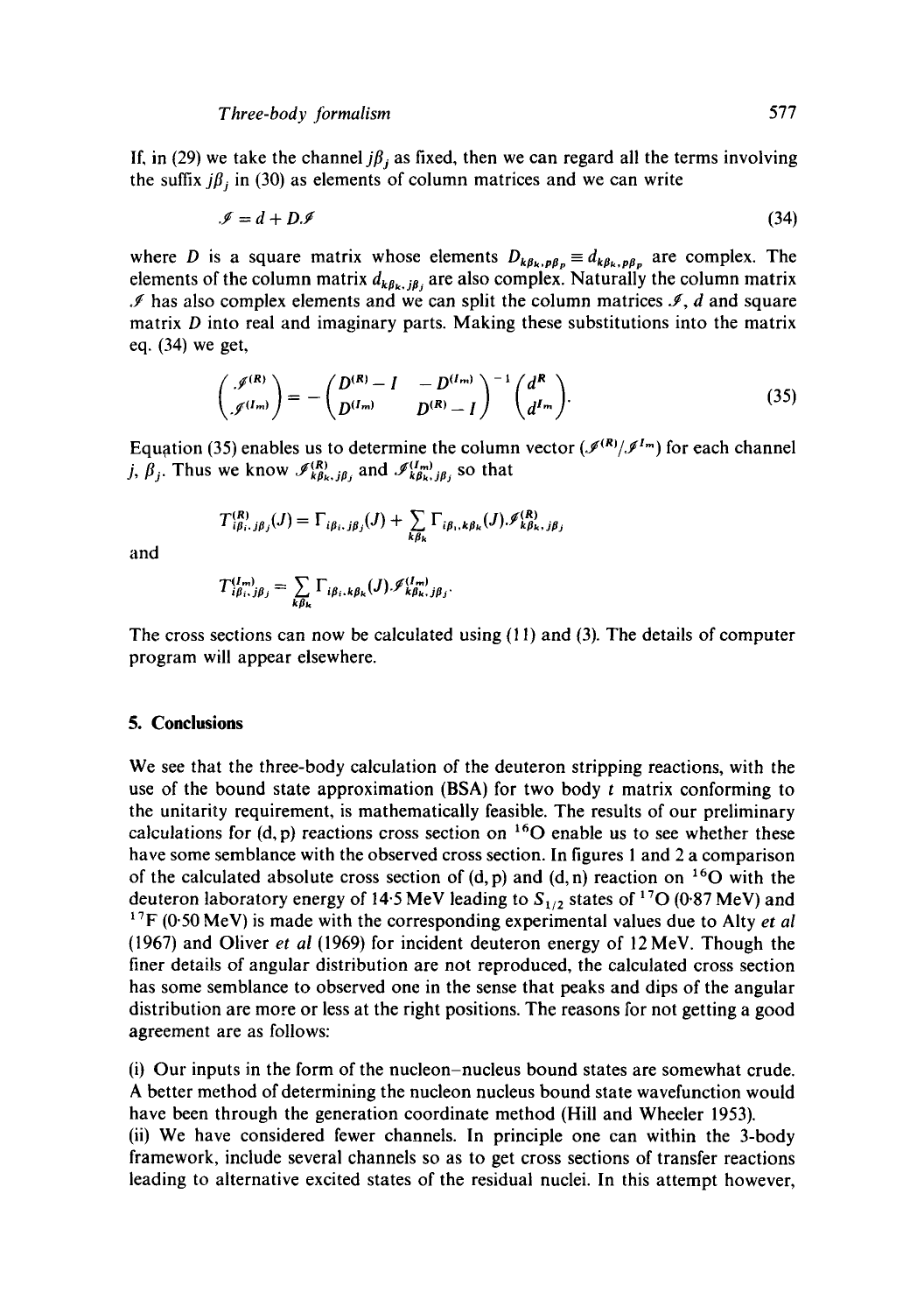

578